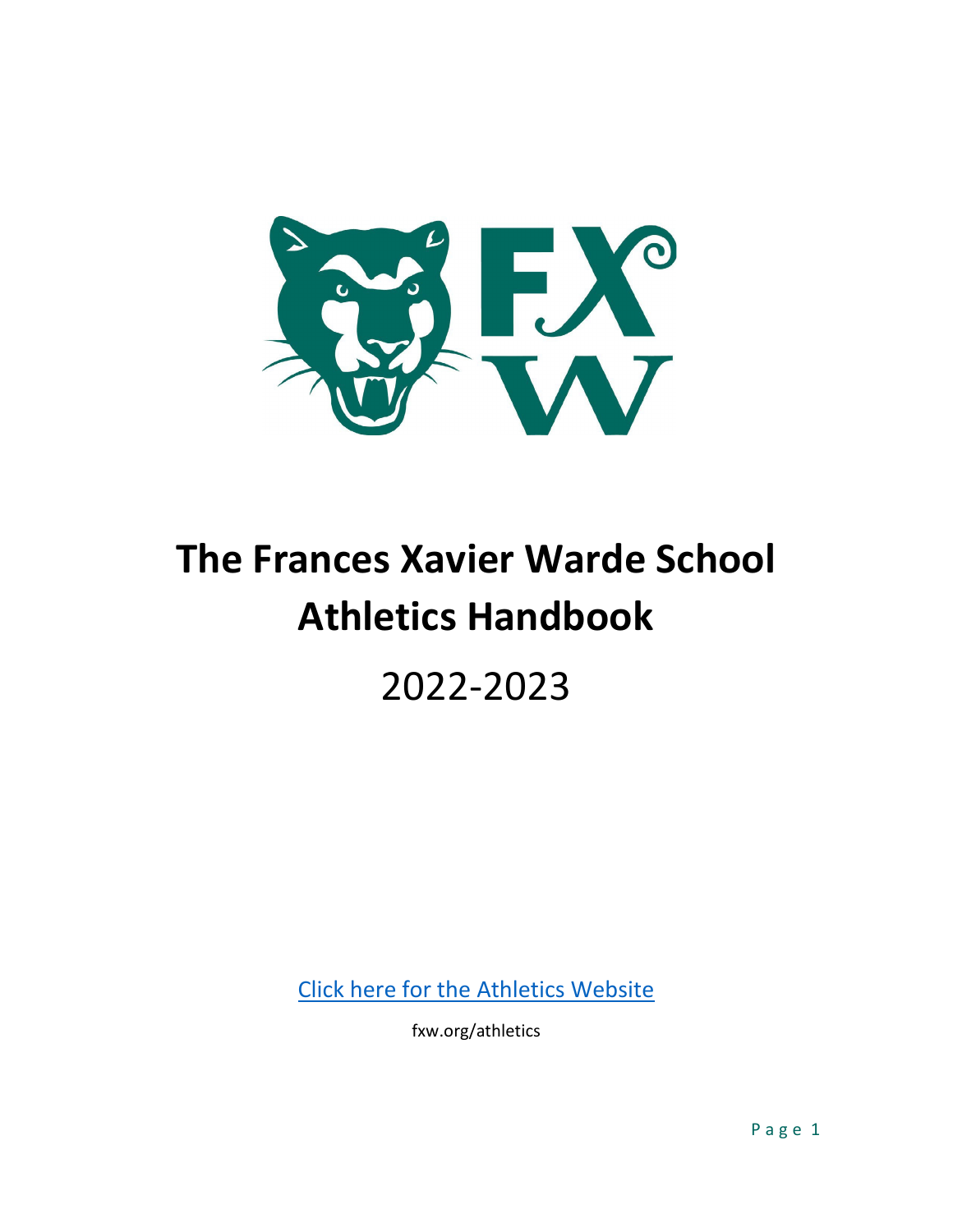

**2022-2023 Offerings**

## **HNC Athletics**

## **Grades 4-8**

| <b>Season</b> | <b>Grades</b> | <b>Sport</b>                   |  |  |  |
|---------------|---------------|--------------------------------|--|--|--|
| Fall          | $4 - 8$       | Boys and Girls Cross Country   |  |  |  |
| Fall          | $4 - 5$       | <b>Boys Flag Football</b>      |  |  |  |
| Fall          | $6 - 8$       | <b>Boys Flag Football</b>      |  |  |  |
| Fall          | $4 - 6$       | <b>Girls Volleyball</b>        |  |  |  |
| Fall          | $7 - 8$       | <b>Girls Volleyball</b>        |  |  |  |
| Winter        | $4 - 6$       | Boys and Girls Basketball      |  |  |  |
| Winter        | $7 - 8$       | Boys and Girls Basketball      |  |  |  |
| Spring        | $4 - 8$       | Boys and Girls Track and Field |  |  |  |
| Spring        | 4-8           | <b>Boys and Girls Soccer</b>   |  |  |  |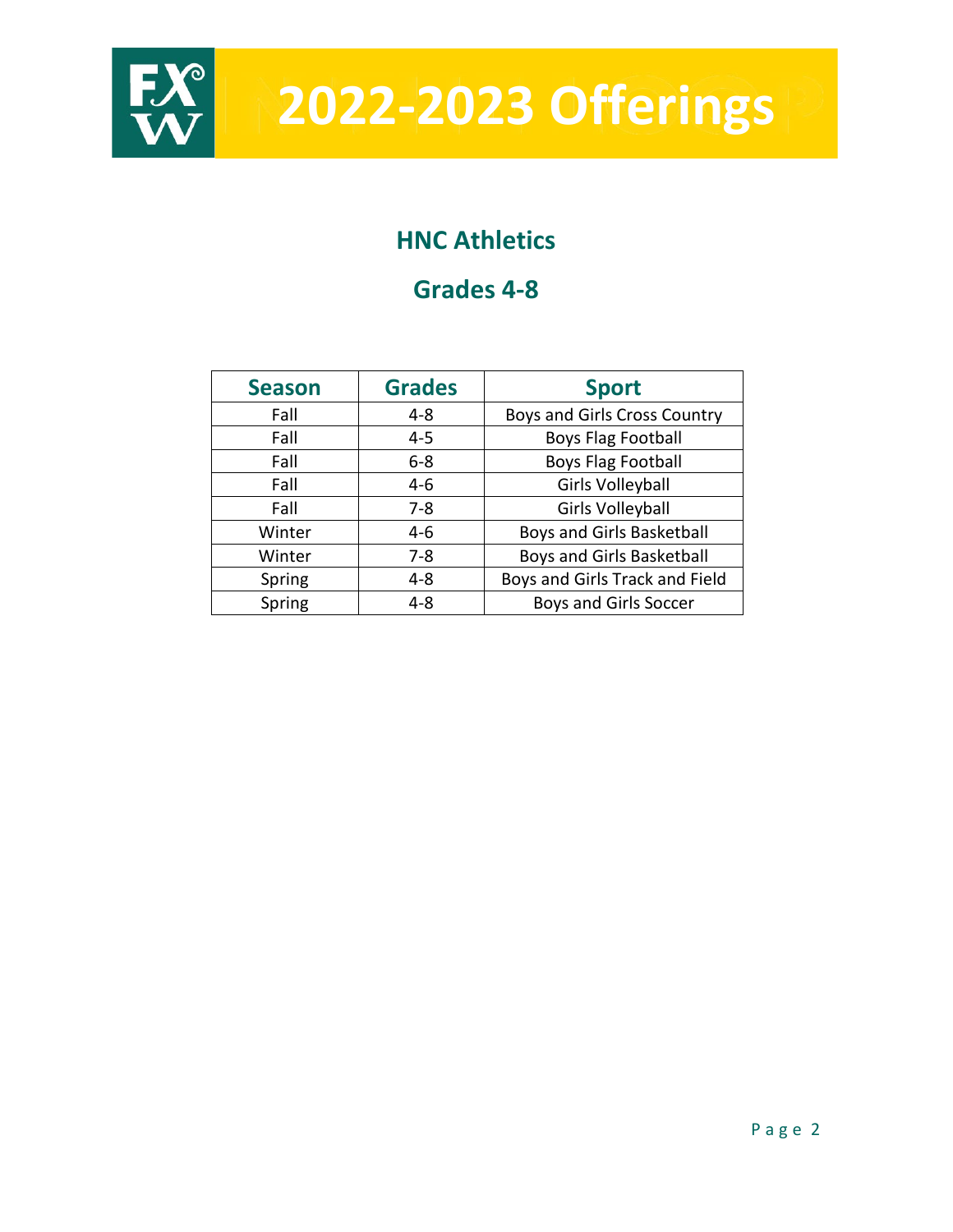

# **Partnerships**



## **Illinois Elementary School Association (IESA)**

 FXW has been a member of the IESA since 2016. FXW Athletics is committed to following all policies and regulationsthe State of Illinois mandates for participation in IESA sanctioned events.

Current FXW participation in IESA includes:

- Boys and Girls Cross Country
- Boys and Girls Basketball



### **Chicago Catholic Youth League (CCYL)**

FXW has been a member of the CCYL since 2015. FXW Athletics is committed to following all policies and regulationsthe State of Illinois mandates for participation in CCYL sanctioned events.

Current FXW participation in CCYL includes:

- Boys and Girls Cross Country
- Flag Football
- Boys and Girls Basketball



# **Contact Information**

**Tom Burke** Director of Auxilary Programs [BurkeT@FXW.org](mailto:BurkeT@FXW.org)

**Tim Forberg** Athletic Director [ForbergT@FXW.org](mailto:ForbergT@FXW.org)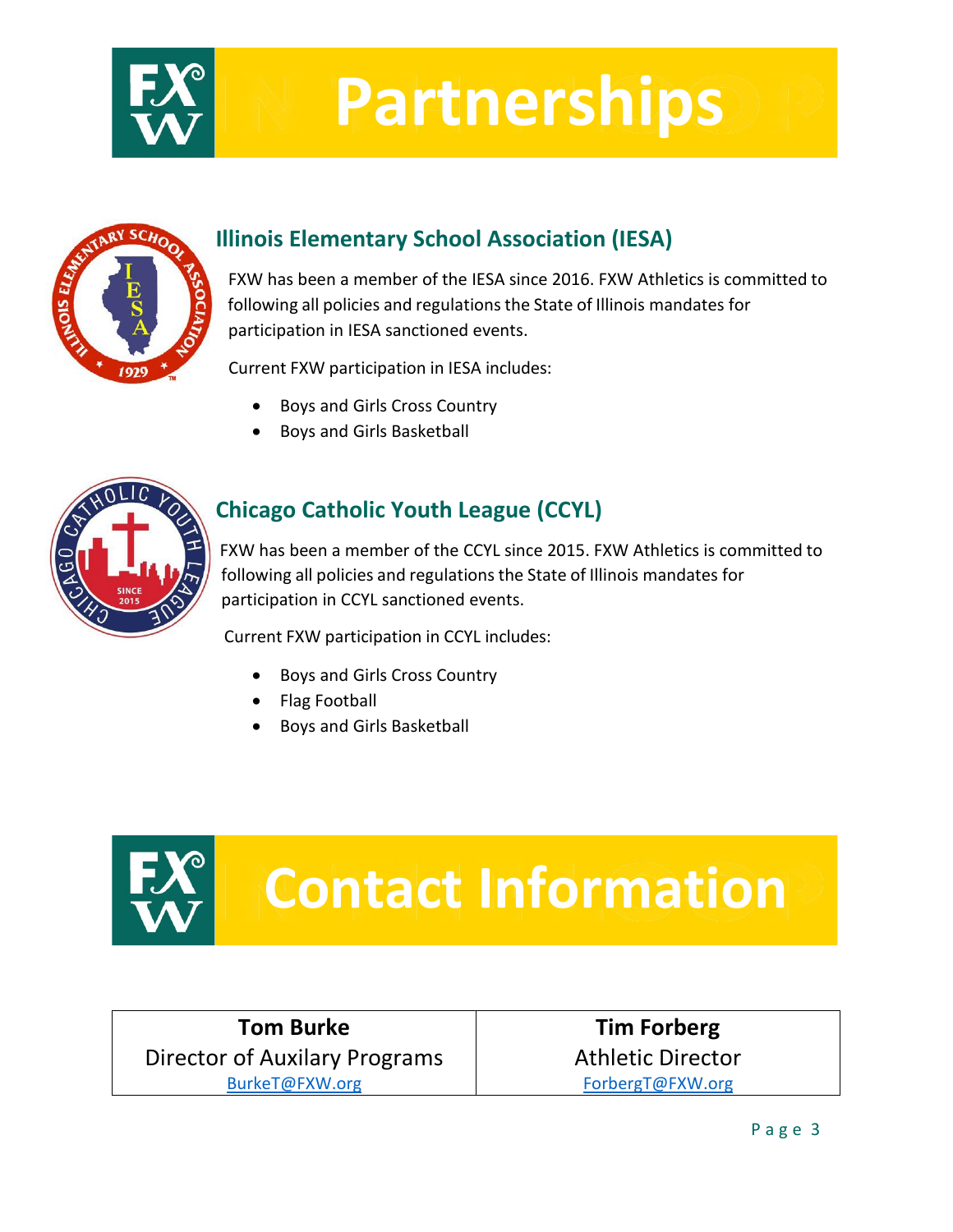

## **Mission**

Our Athletic Program is an integral part of the educational program of the school. The Athletic Department views athletic activities on the playing fields and courts as another area where selfdiscipline, focus, and drive are learned behaviors modeled by coaches and developed in practice and game environments. Therefore, the school's mission of athletics will stress the following areas:

To focus on participation, fundamentals, and basic skill development; to provide a positive athletic, social, and emotional experience for students; to gradually educate and develop the concepts of healthy competition. We will adhere to a developmental approach based in concepts of progressive acquisition of individual skills within team concepts so that student-athletes desiring to continue to play a sport possess the skills, knowledge, and love of the game to do so.

### **What should parents expect?**

Coaches who focus on developing sport specific fundamentals. The scoreboard is less important than whether a participant is learning new skills and enhancing previously learned skills. Parents should support and encourage all participants when attending competitions. Parents should openly support and encourage all coaches. Coaches are involved in the process of teaching participants game knowledge and skills because they LOVE to coach.

Coaches have the best interests of the participants in mind. As teachers, coaches also have expectations of participants and push them to achieve individual and team goals.

Parents should model proper interactions by communicating with positivity with all sports stakeholders: teammates, coaches, scorers, opposing team members, opposing teams' coaches, spectators, game officials, and referees.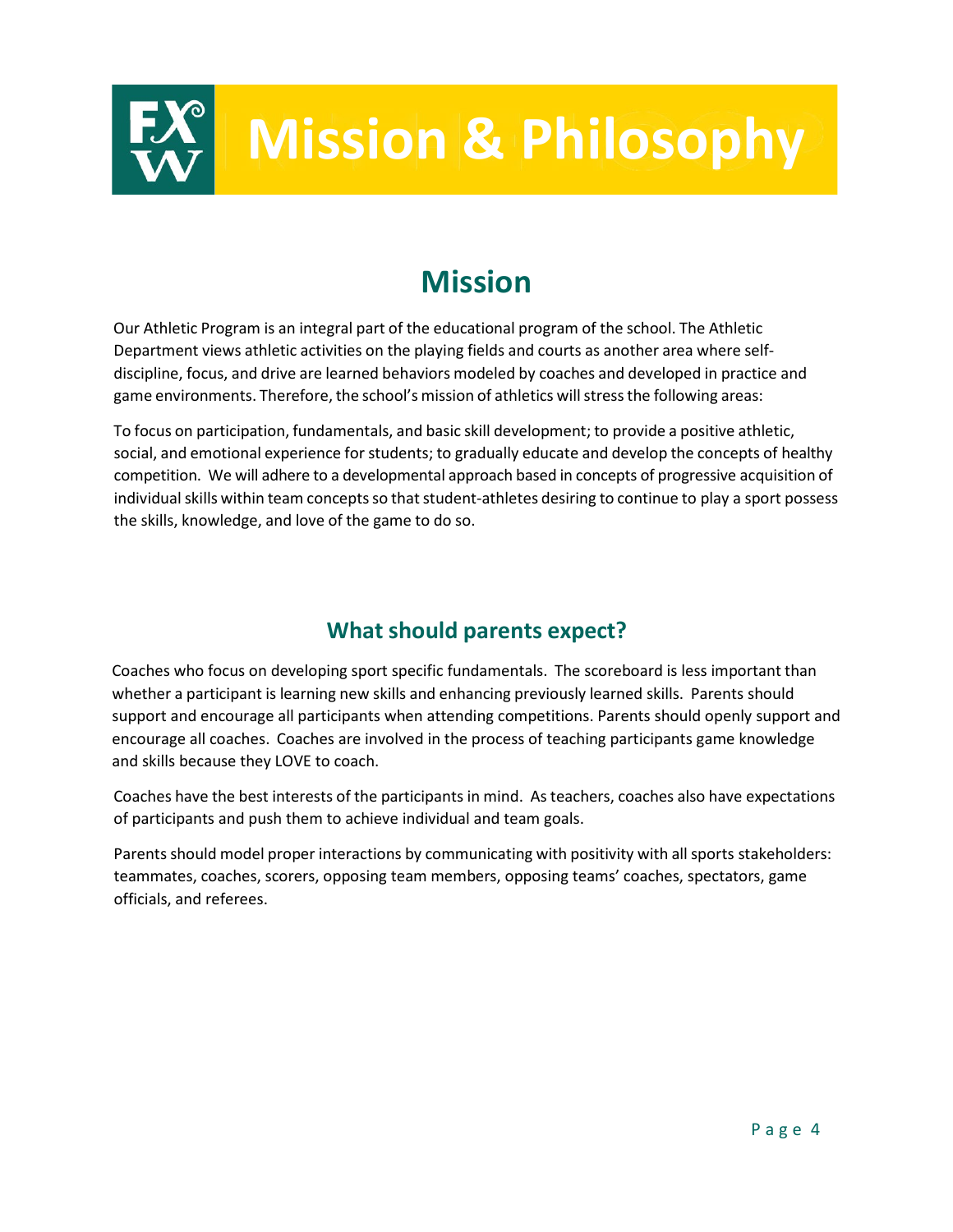

# **Athletic Guidelines**

### **Grades 4-6**

- Grades 4-6 athletics are developmental: the goals are to improve skills and knowledge of the game, to encourage camaraderie amongst teammates, and develop sportsmanship in competition.
- 75 to 90-minute athletic practices are held 1-2 times per week.
- Interscholastic competition (except Grade 4-5 flag football)
	- o There is no postseason for Grade 4 for girls volleyball or Grade 4 boys and girls basketball.
- There are no tryouts or cuts. Multiple teams per grade level may be necessary. If multiple teams are required, teams will be split equally.
- Playing time for Grades 4 through 6 is equal per game.

### **Grades 7-8**

- While there will be a greater focus on competition, these grades will still be considered developmental.
- 75 to 90-minute athletic practices are held 1-3 times per week.
- Interscholastic competition for all teams including league and postseason play. There are no cuts.
- If large enrollment requires multiple grade level teams, teams will be split by ability.
- Tryouts may be necessary for girls volleyball, boys basketball and girls basketball. Tryouts will be conducted by the Head Coach, Athletic Director, and invited evaluators.
- Varsity: playing time isn't guaranteed and the approach is team first for the win
- Varsity: attendance at practice is expected unless excused for injury, illness, or family emergency. There will be only ONE varsity team at each level
- Behavior in practice and at school affects playing time
- JV: playing time is equal and the approach is developmental
- If Grades 7 and 8 do not have enough participants to make two teams, the one team will have equal playing time and the approach is developmental.

\*Disciplinary issues during athletics may affect playing time at the coach's, athletic directors, and administrative team's discretion.

\*The number of FXW teams participating in any given CCYL league is based on the number of registered participants in June and August.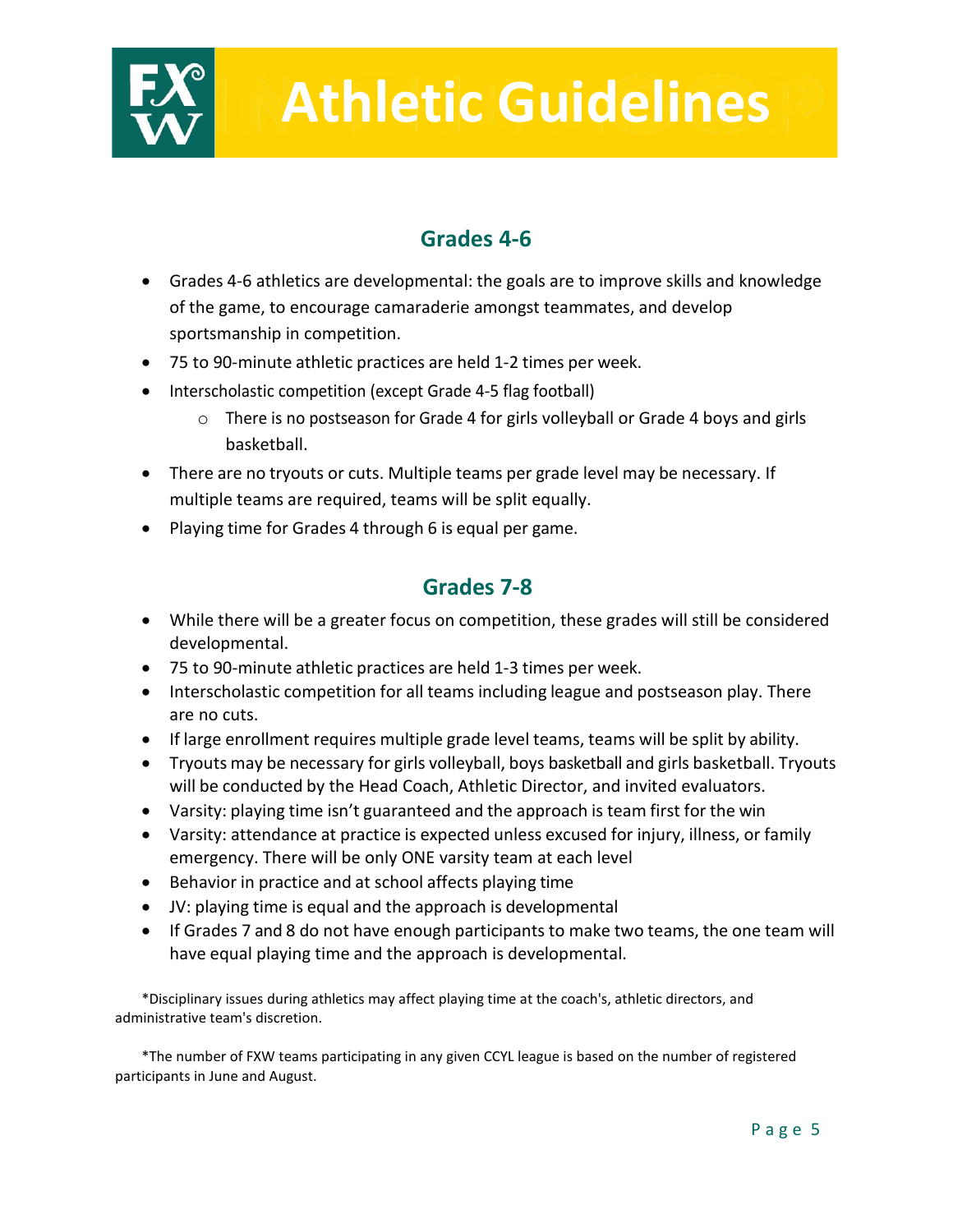## **Parent/Coach Communication**

Both parenting and coaching are extremely difficult vocations. By establishing an understanding of each position, we are better able to accept the actions of the other and provide greater benefit to student-athletes. As parents, when your child becomes involved in athletics, you have the right to understand what expectations are placed on your child. This begins with clear communication from the coach of your child's team.

#### **Communication you should expect from your child's coach**

- 1. Expectations the coach has for your child as well as all the players on the team
- 2. Location and times of all practices and games

#### **Communication coaches expect from parents**

- 1. Concerns expressed directly to the coach
- 2. Advance notification of any schedule conflicts

As your child becomes involved in athletics offered at The Frances Xavier Warde School, he or she will experience some of the most rewarding moments of his or her life. It is important to understand that there also may be times when things do not go the way you or your child wishes. In such cases, it is crucial that parents model the kind of behavior that responds positively in the face of adversity.

#### **Appropriate concerns to discuss with coaches**

- 1. Treatment of your child mentally and physically
- 2. Ways to help your child improve
- 3. Concerns about your child's behavior

Coaches are professionals. They make judgments based on what they believe to be best for all student-athletes involved. As you have seen from the list above, certain things can and should be discussed with your child's coach. Other things should be left to the discretion of the coach.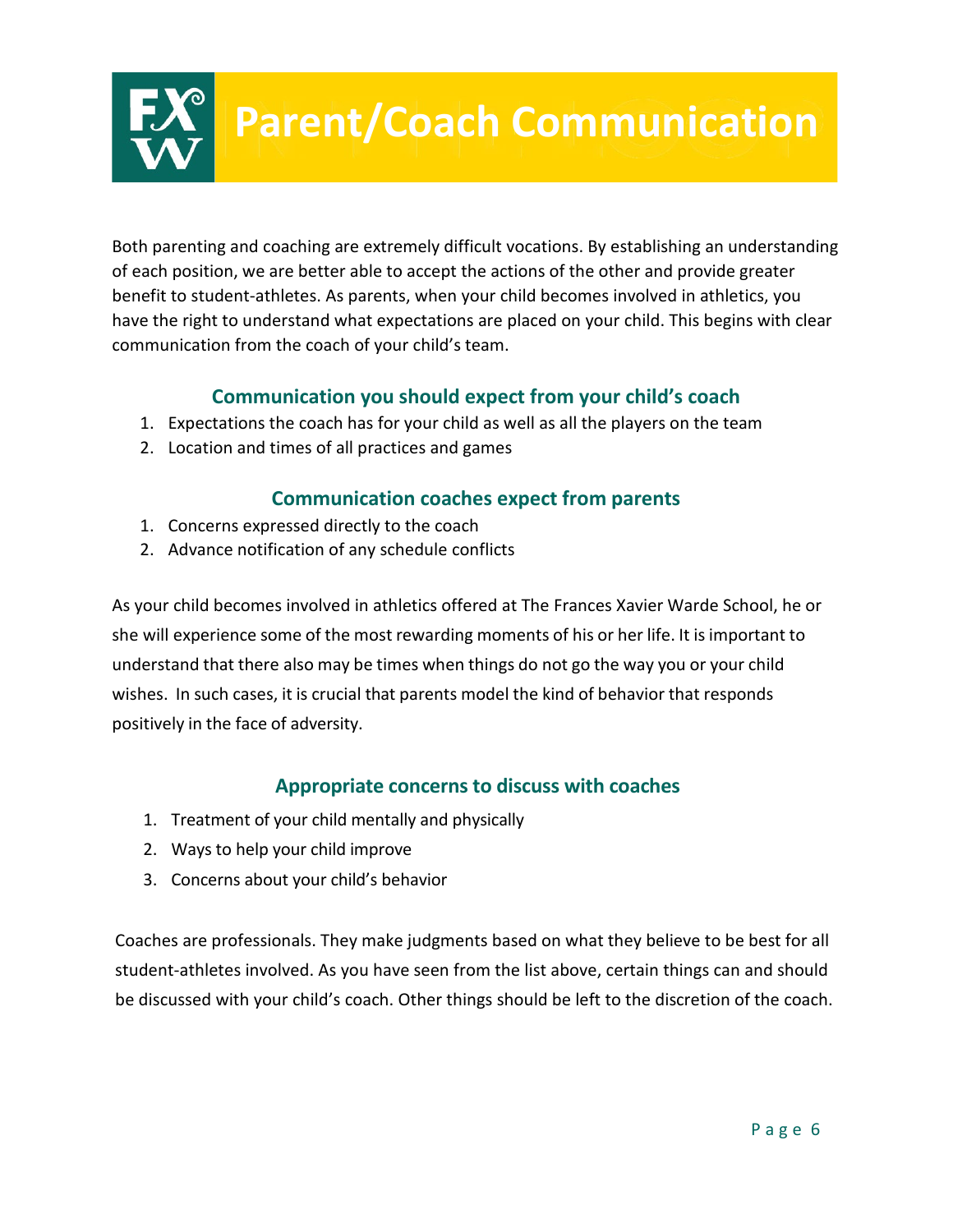

#### **Issues NOT appropriate to discuss with Coaches**

- 1. Team strategy
- 2. Play calling
- 3. Other student-athletes

The Frances Xavier Warde School encourages positive cheering from our fans and strongly discourages "coaching" from fans.

#### **What to do if you have a concern and would like to discuss with a coach**

There are situations that may require a conference between the coach and parent. These conferences are encouraged to achieve a clear understanding of the other's position. When these conferences are necessary, the following procedure should be followed to help promote a resolution to the issue of the concern.

- 1. Email the coach to set up an appointment.
- 2. If the coach cannot be reached, email FXW Athletic Director Tim Forberg at [forbergt@fxw.org.](mailto:forbergt@fxw.org)
- 3. Please DO NOT attempt to communicate with a coach immediately before or after a practice or game. These can be emotional times for both the parent, coach, and student athletes. Meetings of this nature usually do not promote resolution. Please allow at least 24 hours after a practice or contest to communicate with a coach.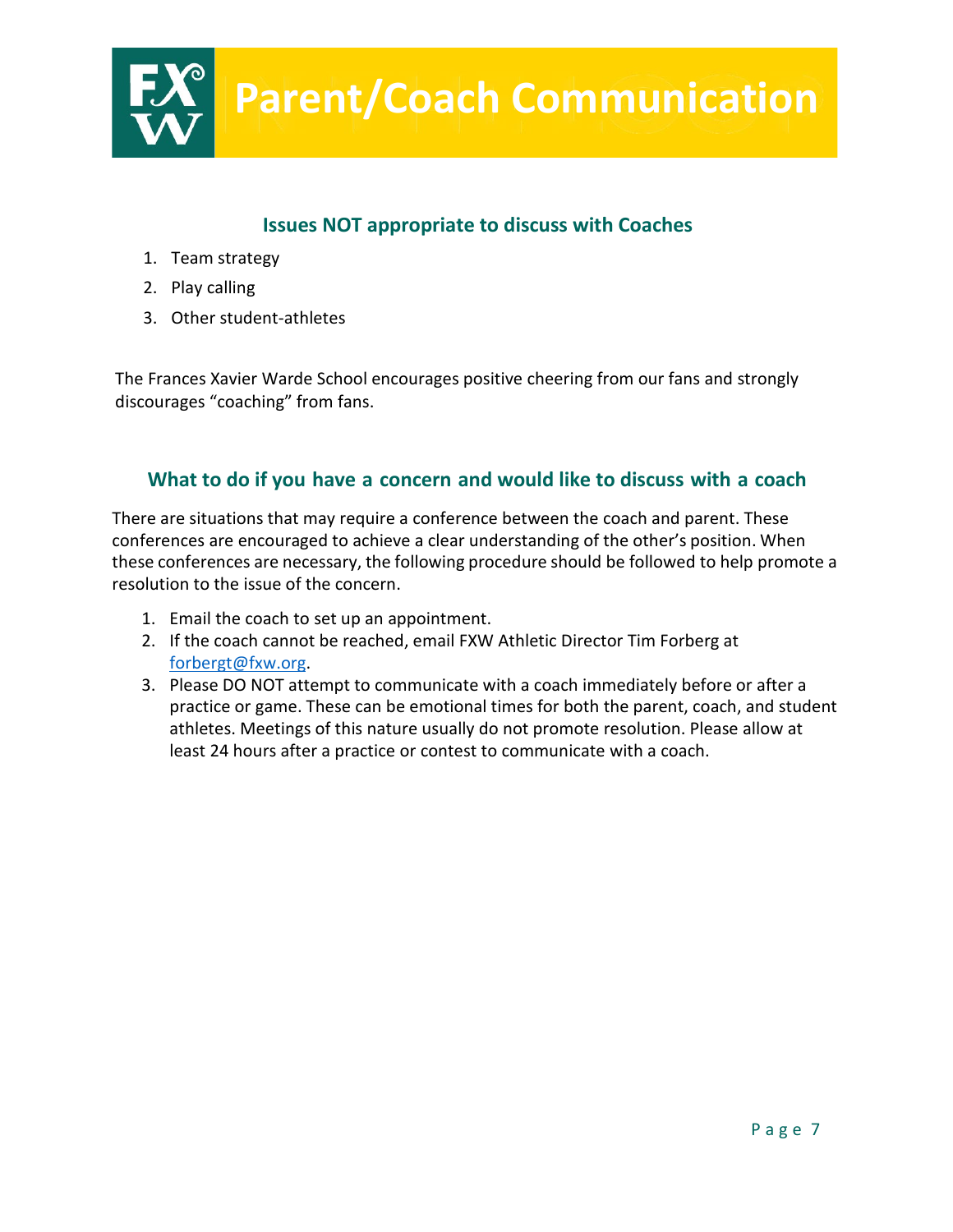# **Physical Examination & Concussion Information**

#### **Physical Examination Information**

In addition to school physicals, the State of Illinois now requires all students participating in interscholastic athletics for Grades 4-8 to complete a sports physical and concussion form. Both will be valid for one year from the date completed. Students participating in multiple sports throughout the school year are only required to complete these forms once for the year.

#### **Concussion Information**

Parents, staff, spectators, and coaches are all responsible for reporting participants potentially suffering a concussion during practices, games, and events. In the event you believe a participant of any team has suffered a concussion, please report it immediately to the coaches or staff present.

If a parent, coach, or staff member believes a participant may have suffered a concussion, that participant will be immediately removed from practice and/or competition. Parents will be notified immediately.

Coaches and/or staff will submit a copy of the Center for Disease Control and Prevention's Concussion Signs and Symptoms Checklist to the school nurse, administration, and parents. It is the parent's responsibility to follow up with their family doctor.

Athletics physicals and concussion forms must be completed and submitted into Magnus by the first day of team practice. Click below for the following forms:

| <b>Click here for Physical Examination Form</b> | <b>Click here for Concussion Information Form</b> |  |  |  |  |  |
|-------------------------------------------------|---------------------------------------------------|--|--|--|--|--|
| for Participation                               | for Participation                                 |  |  |  |  |  |
|                                                 |                                                   |  |  |  |  |  |

For further questions, please contact the school Nurse Pam Madura at [madurap@fxw.org.](mailto:madurap@fxw.org)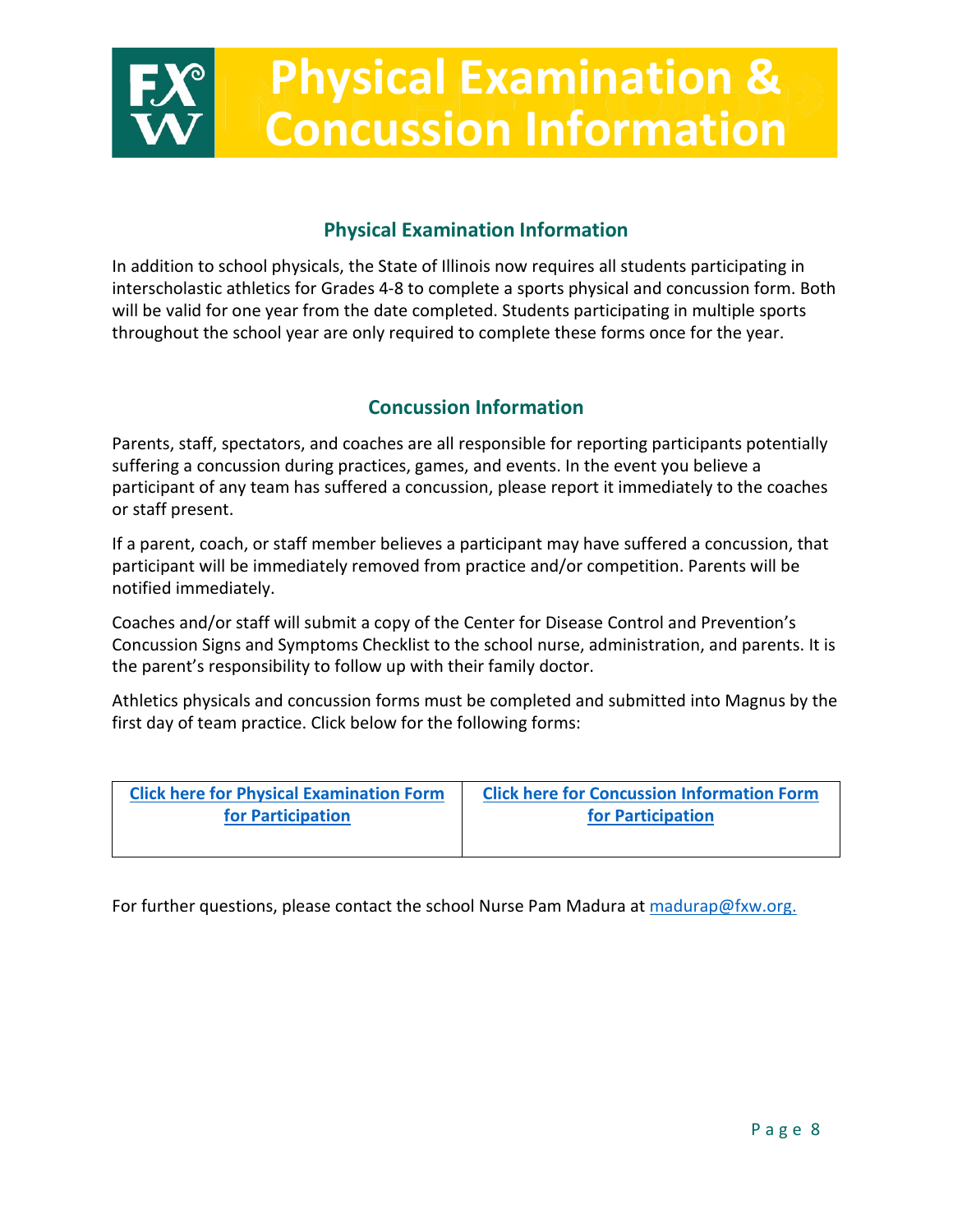

The Frances Xavier Warde School is responsible for the care and education of its students. For the student diagnosed with a concussion, the academic and extracurricular impact will be varied and unique to the situation. The focus of this policy will be on communication and education concerning concussions, the understanding of FXW's role for managing a student's education when he/she is diagnosed with a concussion, and the responsibilities of the parent/guardian of the student diagnosed with a concussion.

Concussions are both a medical and educational concern. Assessing problems with learning and school performance and then making appropriate and necessary changes to a student's leaning plan is a collaborative effort between the student's health care provider and the academic leaders at his/her school.

Every concussion is different, and treatment and recovery from a concussion is an individualized process. A student with signs or symptoms of a concussion should be evaluated by a health care professional. While some students may need to miss school, others may need relatively few accommodations. Maximizing a student's recovery potential following a concussion depends on timely implementation of cognitive and physical rest.

If students miss any class due to recovery from a concussion, they may not be present at or take part in school activities on those days (i.e. field trips, athletic practices, concerts, etc). Specifically, student-athletes healing from a concussion are not expected to attend athletic team practices or contests during their recovery period. The Athletic Director, Athletic Site Coordinator, and Director of Education in consultation with the school nurse and student's individual health care provider will determine when he/ she will return to the team.

*"A concussion is a type of brain injury resulting from a bump, blow, or jolt to the head that causes the head and brain to move rapidly back and forth and can affect a student physically, cognitively, emotionally, and with sleep, as well as significantly impact a student's ability to learn." - Lurie Children's Hospital of Chicago*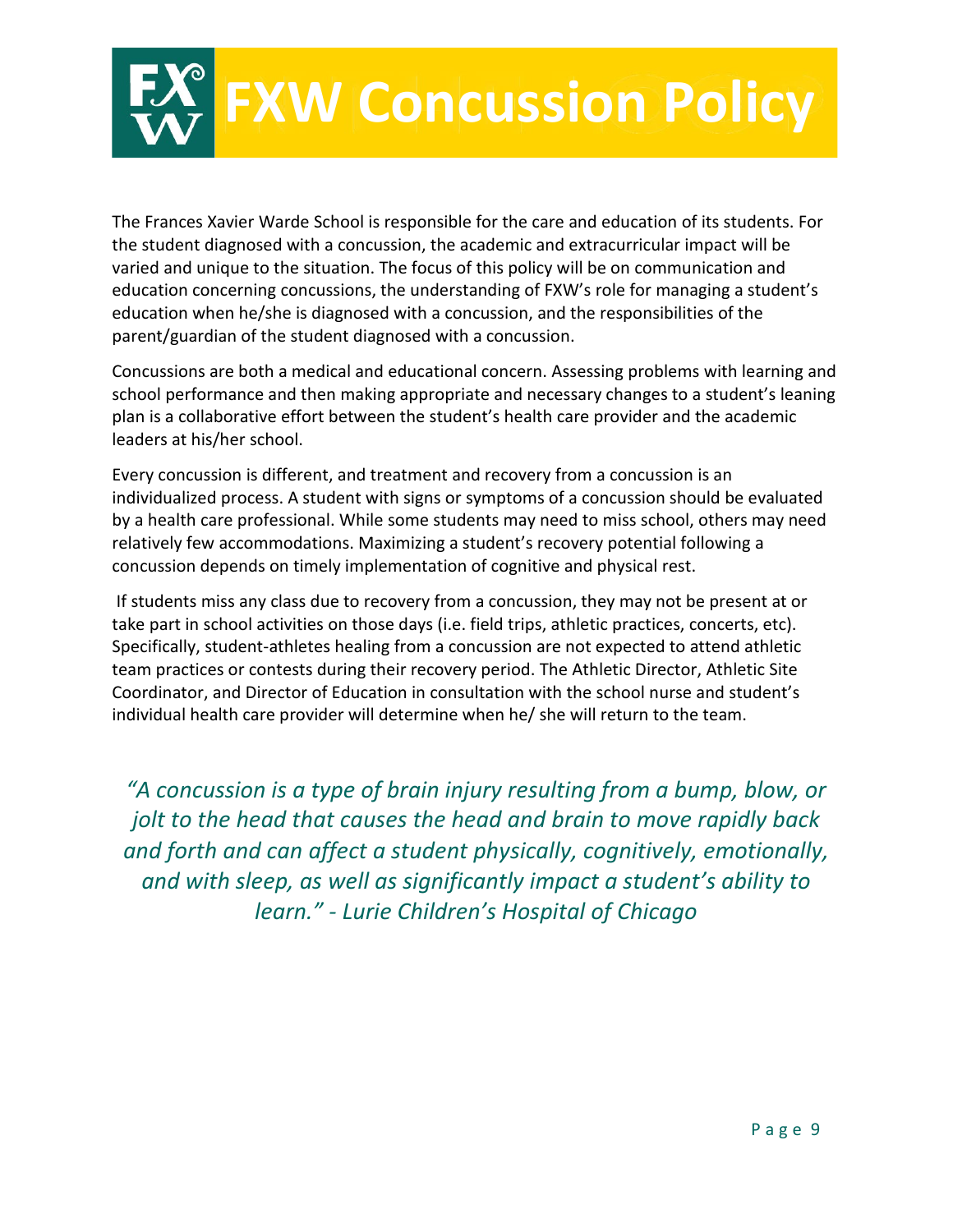

#### **The goals for concussion management include:**

- Define a process to identify, manage, and ensure continuity of care and education for students with concussions.
- Ensure that interventions and individual recovery from a concussion are based on medically accurate and current information.
- Maintain the physical, cognitive, and emotional well-being of children diagnosed with a concussion in developmentally appropriate ways.
- Ensure communication and coordination with medical and educational personnel to protect the student during recovery from a concussion.

#### **Phases of concussion management include**:

- Phase 1: No School Complete Cognitive and Physical Rest
- Phase 2: Half-day Attendance with recommendations and accommodations
- Phase 3: Full-day Attendance with recommendations and accommodations
- Phase 4: Full-day Attendance without recommendations and accommodations
- Phase 5: Full school and extracurricular involvement.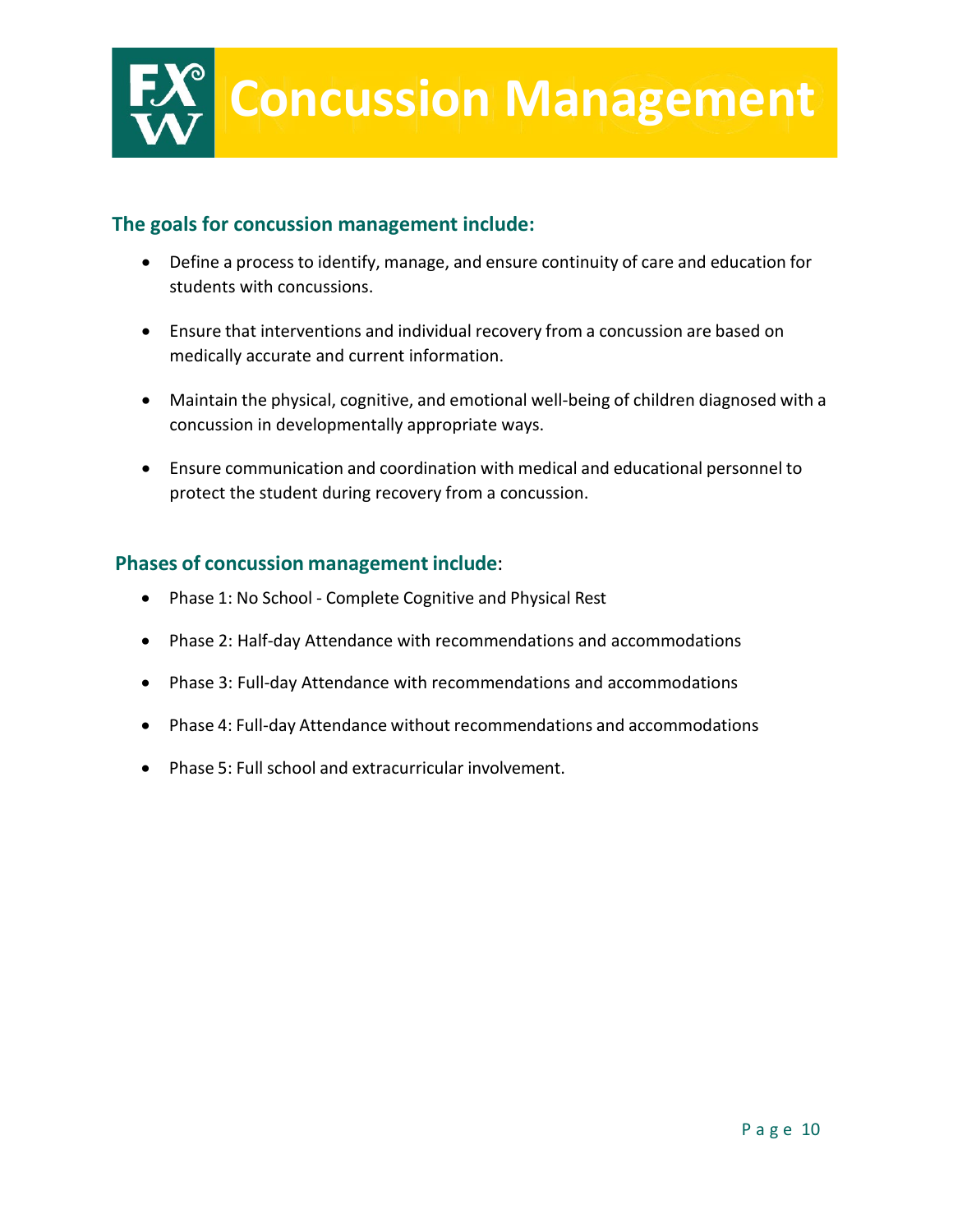

#### **Uniform Issuance**

FXW uniforms will be issued the first week of the season to all participants in sports that include interscholastic play.

It is the responsibility of the participant to wash and maintain their uniform throughout the season. Uniforms must be returned at the conclusion of the season.

#### **Uniform Return Procedure**

At the conclusion of the season, uniforms must be returned washed and cleaned.

There will be a 1-week "uniform return" period at the conclusion of the fall, winter and spring seasons. **Uniforms will not be returned to coaches.** The location and time of the uniform return period will be shared near the conclusion of the season.

#### **Lost/Unreturned Uniform Fee**

Participants who lose or do not return their uniform during the 1-week uniform return period following the conclusion of their season **will incur a \$75 fee** that will be directly billed to their student account.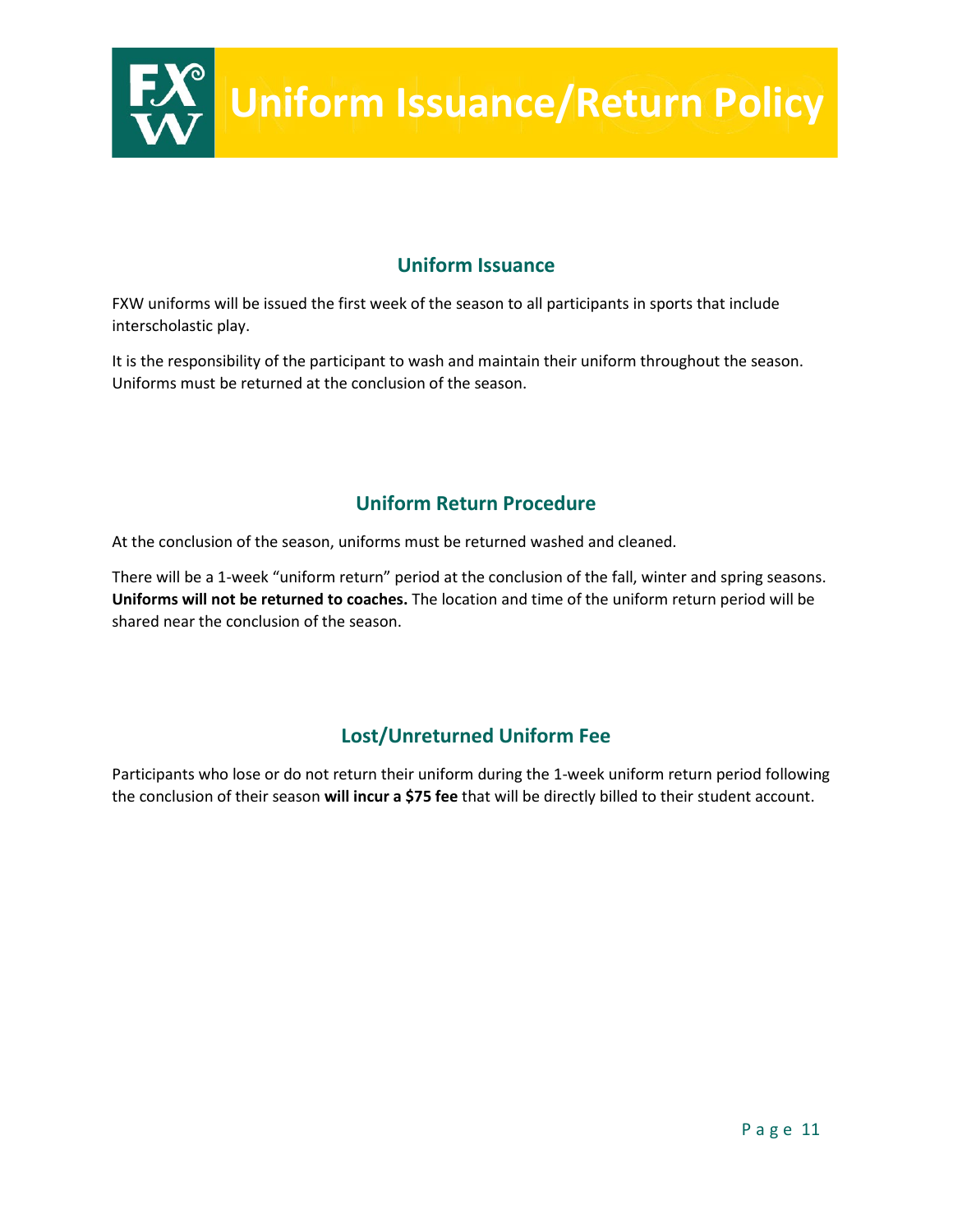

# **For Parents**

## **Support**

We support and encourage all participants.

We support and encourage all coaches.

We are positive role models.

## **Respect**

We respect all participants. We respect all coaches. We respect all competitors. We respect all officials. We respect each other.

## **Communication**

We communicate with positivity. We communicate professionally. We communicate collaboratively.